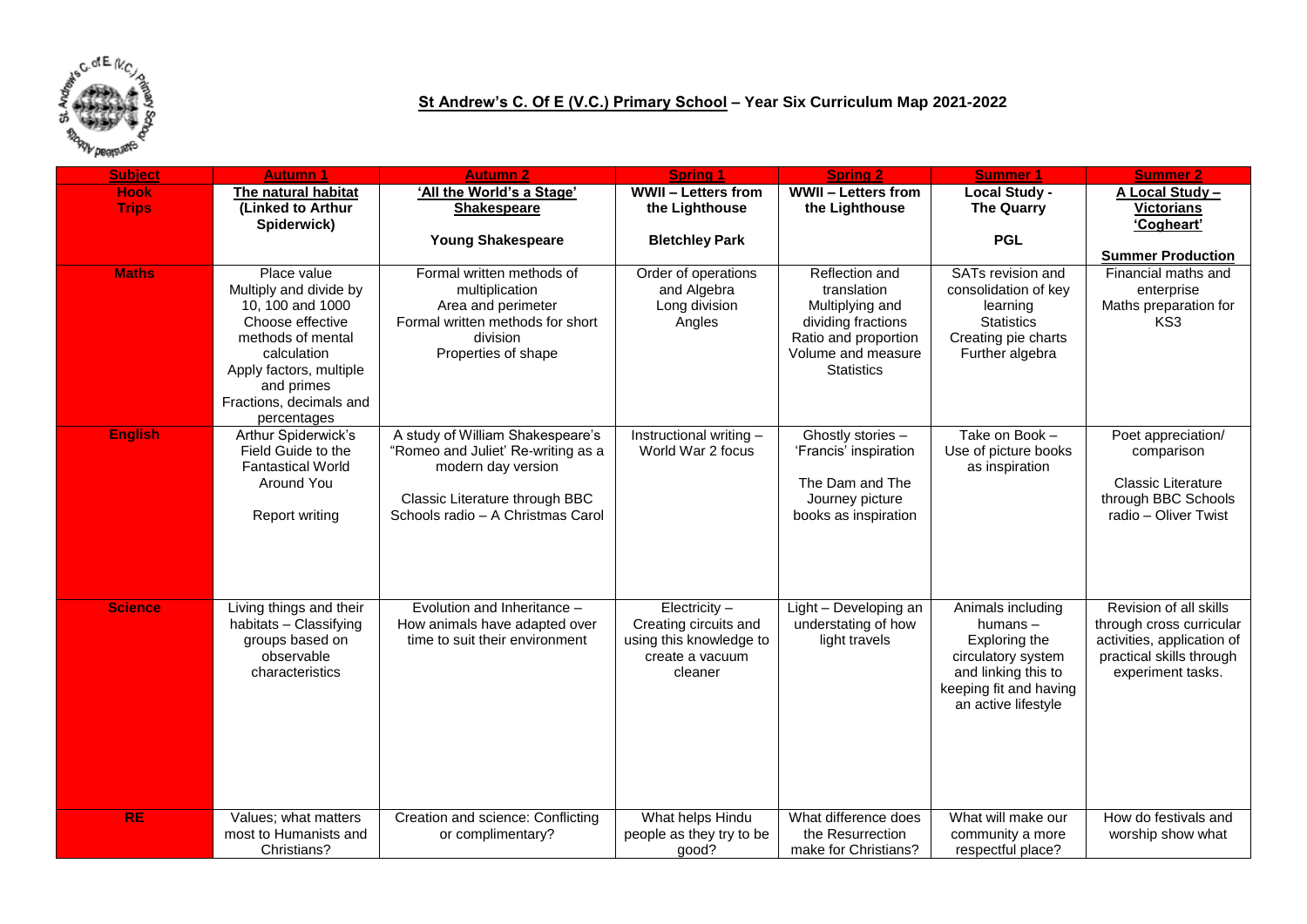| <b>Herts and Beds.</b><br><b>Understanding</b>       |                                                                                                                                                                             |                                                                                                                                                                        |                                                                                                                                                                                                                              |                                                                                                                                            |                                                                                                                                                                                           | matters to<br>Hindus/Buddhists?                                                                                                                                              |
|------------------------------------------------------|-----------------------------------------------------------------------------------------------------------------------------------------------------------------------------|------------------------------------------------------------------------------------------------------------------------------------------------------------------------|------------------------------------------------------------------------------------------------------------------------------------------------------------------------------------------------------------------------------|--------------------------------------------------------------------------------------------------------------------------------------------|-------------------------------------------------------------------------------------------------------------------------------------------------------------------------------------------|------------------------------------------------------------------------------------------------------------------------------------------------------------------------------|
| <b>Christianity)</b><br><b>PHSE</b><br>(Coram Scarf) | Me and my<br>relationships                                                                                                                                                  | Valuing difference                                                                                                                                                     | Keeping myself safe                                                                                                                                                                                                          | Rights and<br>responsibility                                                                                                               | Being my best                                                                                                                                                                             | Growing and changing                                                                                                                                                         |
| <b>Geography</b>                                     | Location Study - The<br>Amazing Americas<br>Compare regions and<br>understand different<br>features                                                                         |                                                                                                                                                                        |                                                                                                                                                                                                                              |                                                                                                                                            | Environmental issues<br>around the world<br>Study of Local area<br>The Quarry:<br>Explore a local issue<br>and find people's<br>opinions and beliefs<br>Collect and present<br>data       |                                                                                                                                                                              |
| <b>History</b>                                       |                                                                                                                                                                             |                                                                                                                                                                        | World War II (a study<br>of an aspect or theme<br>in British history that<br>extends pupils<br>chronological<br>knowledge beyond<br>1066).                                                                                   | World War II (a study<br>of an aspect or theme<br>in British history that<br>extends pupils<br>chronological<br>knowledge beyond<br>1066). |                                                                                                                                                                                           | The Victorians -<br>A local study.<br>An exploration of<br>Stanstead Abbotts and<br>the local area<br>considering the<br>importance of the<br>railway line and the<br>river. |
| Art                                                  | Water colours in the<br>style seen in 'Arthur<br>Spiderwick'                                                                                                                | Portraiture in Tudor times<br>Drawing for a sustained period of<br>time. Refining drawing skills and<br>techniques<br>Elizabethan - Study of patterns<br>and clothing. | Henry Moore -<br>Study of shelter<br>drawings from WWII.<br>Learning how to use<br>simple perspective                                                                                                                        | Henry Moore -<br>Sculptures - Use of<br>materials to join<br>components together.<br>Use of computers to<br>design ideas                   | William Morris-<br>Victorian Screen<br>Printing                                                                                                                                           | Street Art-<br>Pupils to gain<br>inspiration from famous<br>artists such as Banksy<br>and Martin Whatson.<br>'See the world through<br>a child's eye' project                |
| <b>DT</b><br>(Projects on a page)                    | <b>Felt Phone Cases</b><br>Create a product following design process encompassing a<br>range of different stitching and fixing techniques. Use of<br>computer aided design. |                                                                                                                                                                        | Electrical Systems - Vacuum Cleaners -<br>Select from and use a wider range of materials<br>and components, including construction<br>materials, textiles and ingredients, according to<br>their functional                  |                                                                                                                                            | Creating healthy diets -<br>Understand seasonality, and know where and<br>how a variety of ingredients are grown, reared,<br>caught and processed. Different cultures<br>regarding foods. |                                                                                                                                                                              |
| <b>Music</b><br>(Charanga)                           | Happy - Pharrell Williams<br>Improvising, composing and performing music                                                                                                    |                                                                                                                                                                        | You've Got A Friend<br>Listen and Appraise the two main tunes and<br>other supporting tunes<br>Musical Activities - learn about the interrelated<br>dimensions of music through<br>1. Playing instruments and 2. Improvising |                                                                                                                                            | Music and Me<br>Production- Performance as part of a choir                                                                                                                                |                                                                                                                                                                              |